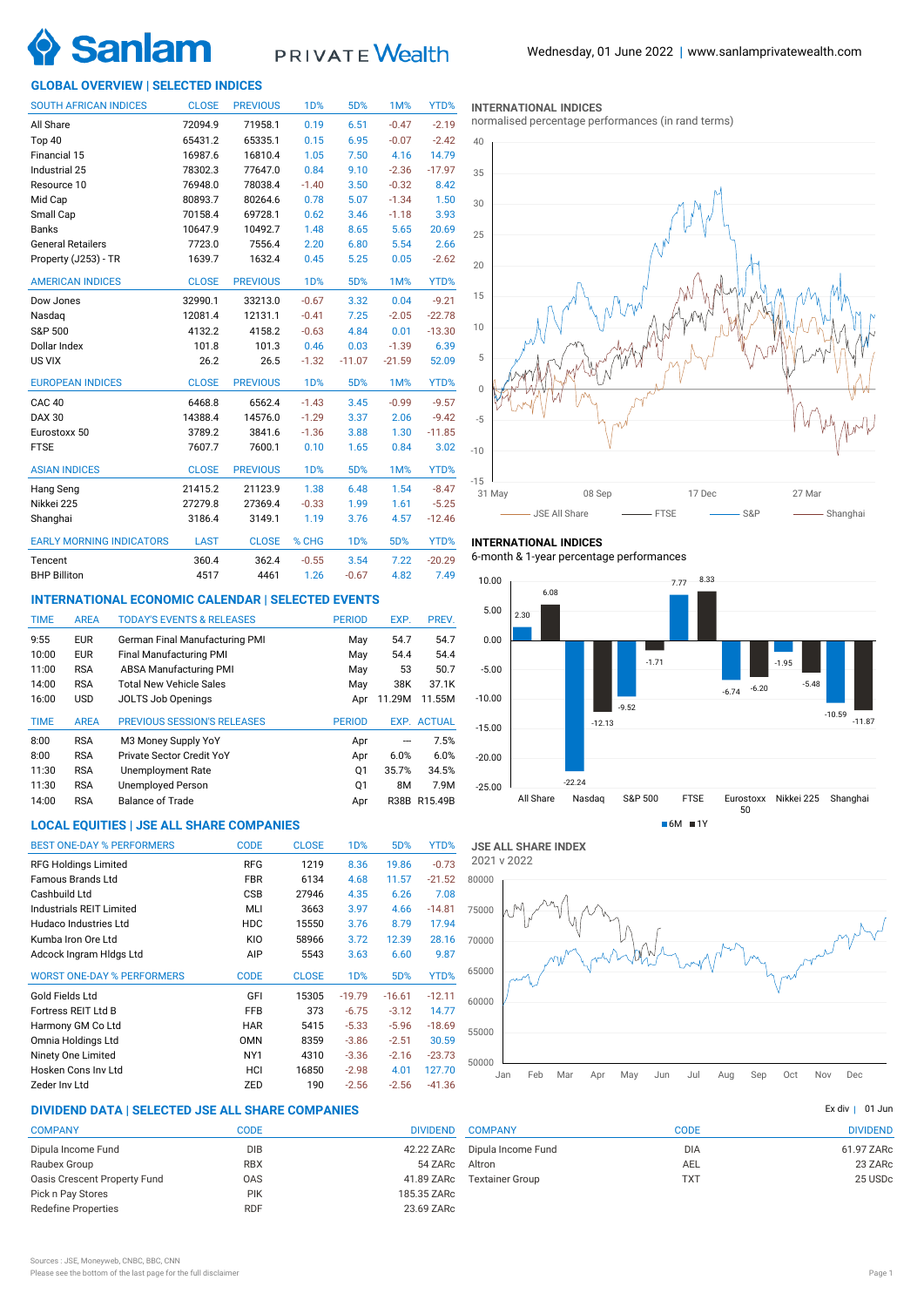| <b>COMPANY</b>                      | <b>CLOSE</b> | <b>PREVIOUS</b> | <b>1D%</b> | 5D%      | 1M%      | YTD%     |
|-------------------------------------|--------------|-----------------|------------|----------|----------|----------|
| Absa Group                          | 18368        | 18010           | 1.99       | 9.93     | 6.89     | 20.41    |
| Anglo                               | 76200        | 75597           | 0.80       | 6.13     | 6.84     | 16.92    |
| Angloplat                           | 171341       | 167912          | 2.04       | 7.92     | $-2.35$  | $-5.69$  |
| Anglo Gold Ashanti                  | 27412        | 28092           | $-2.42$    | $-2.84$  | $-16.71$ | $-16.60$ |
| Anheuser-Busch Inbev                | 87867        | 88076           | $-0.24$    | 1.89     | $-4.93$  | $-8.73$  |
| <b>Bhp Group Plc</b>                | 49804        | 49759           | 0.09       | 4.81     | $-7.77$  | 4.99     |
| <b>Bid Corp</b>                     | 33510        | 33726           | $-0.64$    | 5.08     | 1.39     | 2.66     |
| <b>British American Tobacco Plo</b> | 68984        | 67590           | 2.06       | 0.85     | 3.90     | 17.74    |
| Compagnie Financiere                | 17335        | 17422           | $-0.50$    | 14.48    | $-8.39$  | $-28.18$ |
| Capitec                             | 225322       | 222132          | 1.44       | 7.30     | 1.35     | 10.46    |
| Discovery                           | 14545        | 14489           | 0.39       | 4.99     | $-4.47$  | 1.31     |
| Firstrand                           | 7241         | 7134            | 1.50       | 7.47     | 5.72     | 19.10    |
| Goldfields                          | 15305        | 19080           | $-19.79$   | $-16.61$ | $-29.68$ | $-12.11$ |
| Glencore Plc                        | 10356        | 10321           | 0.34       | $-0.40$  | 4.95     | 27.62    |
| Implats                             | 21403        | 21542           | $-0.65$    | 5.36     | 3.79     | $-4.88$  |
| Kumba Iron Ore                      | 58966        | 56852           | 3.72       | 12.39    | 10.42    | 28.16    |
| Mondi Plc                           | 30359        | 30752           | $-1.28$    | 3.00     | 1.03     | $-23.17$ |
| Mtn Group                           | 16880        | 16637           | 1.46       | 3.53     | 0.07     | $-1.12$  |
| Naspers -N                          | 171443       | 166826          | 2.77       | 17.41    | 6.64     | $-30.65$ |
| Prosus Nv                           | 81089        | 79163           | 2.43       | 16.35    | 4.34     | $-38.09$ |
| Stanbank                            | 17872        | 17687           | 1.05       | 10.46    | 6.38     | 27.65    |
| Shoprite                            | 21564        | 21316           | 1.16       | 4.60     | $-5.84$  | 3.24     |
| Sanlam                              | 6747         | 6782            | $-0.52$    | 5.74     | 2.49     | 13.66    |
| Sasol                               | 41511        | 41750           | $-0.57$    | 6.16     | 5.69     | 60.27    |
| Sibanye Stillwater                  | 5109         | 5181            | $-1.39$    | 7.08     | $-8.42$  | 4.05     |
| Vodacom Group                       | 14700        | 14639           | 0.42       | 1.22     | $-3.28$  | 9.20     |

### **LOCAL INDICES**

1-year & 3-year percentage performances





# **EXPECTED COMPANY REPORTING SCHEDULE**

| <b>COMPANY</b>   | <b>CODE</b> | <b>RELEASE</b> | <b>DATE</b> |
|------------------|-------------|----------------|-------------|
| Acsion           | ACS         | Final          | $01$ Jun    |
| Oceana Group     | <b>OCE</b>  | Final          | $02$ Jun    |
| The Spar         | <b>SPP</b>  | Interim        | $02$ Jun    |
| Alexander Forbes | AFH         | Final          | 06 Jun      |
| Sygnia           | <b>SYG</b>  | Interim        | $07$ Jun    |

# **BANK AND OTHER SELECTED PREFERENCE SHARES**

| <b>COMPANY</b>        | CODE        | <b>CLOSE</b> | <b>CLEAN YIELD</b> | APPROX. NXT. LDT |
|-----------------------|-------------|--------------|--------------------|------------------|
| Invested Limited      | <b>INPR</b> | 9675         | 6.90               | 08 Jun '22       |
| <b>Standard Bank</b>  | <b>SBPP</b> | 8950         | 7.11               | 07 Sep '22       |
| <b>Firstrand Bank</b> | <b>FSRP</b> | 9405         | 6.76               | 24 Aug '22       |
| Absa                  | ABSP        | 84250        | 6.88               | 14 Sep '22       |
| Capitec               | CPIP        | 11000        | 6.33               | 14 Sep '22       |
| Steinhoff             | <b>SHFF</b> | 7613         | 8.87               | 19 Oct '22       |
| Grindrod              | GNDP        | 8615         | 8.76               | 20 Sep '22       |
| Netcare               | <b>NTCP</b> | 8200         | 8.33               | 02 Nov '22       |
| Discovery             | <b>DSBP</b> | 9521         | 8.76               | 20 Sep '22       |
| Invicta               | <b>IVTP</b> | 8700         | 10.66              | 22 Jun '22       |

#### SELECTED HEADLINES

Shares on the Johannesburg Stock Exchange (JSE) rose on Tuesday helped by local banking stocks, industrials and real estate companies even as major global indexes fell on inflation worries. The benchmark All-Share index rose 0.19% to 72,095 points and the blue-chip Top 40 index closed up 0.15% to 65,431 points. Data on Tuesday showed South Africa recorded a trade surplus of 15.49 billion rand in April, down from a revised surplus of 47.20 billion rand in March. Its unemployment rate fell to 34.5% in the first quarter of 2022 from 35.3% in the final quarter of last year. Other data showed that private-sector credit in South Africa rose by 5.99% year-onyear in April after rising by 5.92% in March.



#### **SENS ANNOUNCEMENTS**

SELECTED HEADLINES

#### **REINET INVESTMENTS SCA – Consolidated audited financial results**

Reinet's net asset value of EUR 5.9 billion reflects a compound growth rate of 9.7 per cent per annum in euro terms, since March 2009, including dividends paid. The net asset value at 31 March 2022 reflects an increase of EUR 506 million or 9.4 per cent from EUR 5 384 million at 31 March 2021. Net asset value per share at 31 March 2022: EUR 31.99 (31 March 2021: EUR 29.21). Fifth share buyback programme: 174 021 ordinary shares repurchased as at 31 March 2022 for a consideration of some EUR 3.5 million. Commitments totalling EUR 343 million in respect of new and existing investments were made during the year, and a total of EUR 248 million funded. Dividends from British American Tobacco during the year amounted to EUR 128 million. Borrowings restructured during the year, significantly reducing the level of debt. Reinet dividend of some EUR 46 million, or EUR 0.25 per share (excluding treasury shares), paid during the year. Proposed Reinet dividend of EUR 0.28 per share payable after the 2022 annual general meeting, increase of 12% over prior year (September 2021: EUR 0.25 per share).

#### Move | -0.94% Open | 32000c Close | 31748c High | 32503c Low | 31748c

#### **FAMOUS BRANDS LIMITED – Summarised Results**

Total revenue increased by 38% to R6 476 million (2021: R4 684 million) and is in line with 2020 revenue of R6 495 million. The operating profit increased 428% to R630 million (2021: R119 million), and the headline earnings per share increased by 568% to 356 cents (2021: 53 cents). Compared to 2020, operating profit was down 31% (2020: R912 million), and headline earnings were down by 24%. The total debt position at 28 February 2022 was R1 138 million (2021: R1 471 million), and Famous Brands repaid R358 million of borrowings in the 2022 financial year. Total debt facilities available at 28 February 2022 was R2 050 million. The Group's gearing improved by 58% from 3.75 times to 1.56 times. Furthermore, its leverage improved by 56% from 3.04 times to 1.32 times, placing the group in a strong position. The Board has declared a dividend of 200 cents per share. The Group has produced significantly improved results which enabled the Board to consider paying a dividend. The Board considered the Group's current performance and future prospects. The dividend is being paid out of profits for the year ended 28 February 2022 in the amount of R200 million.

Move | 4.68% Open | 5999c Close | 6134c High | 6498c Low | 5876c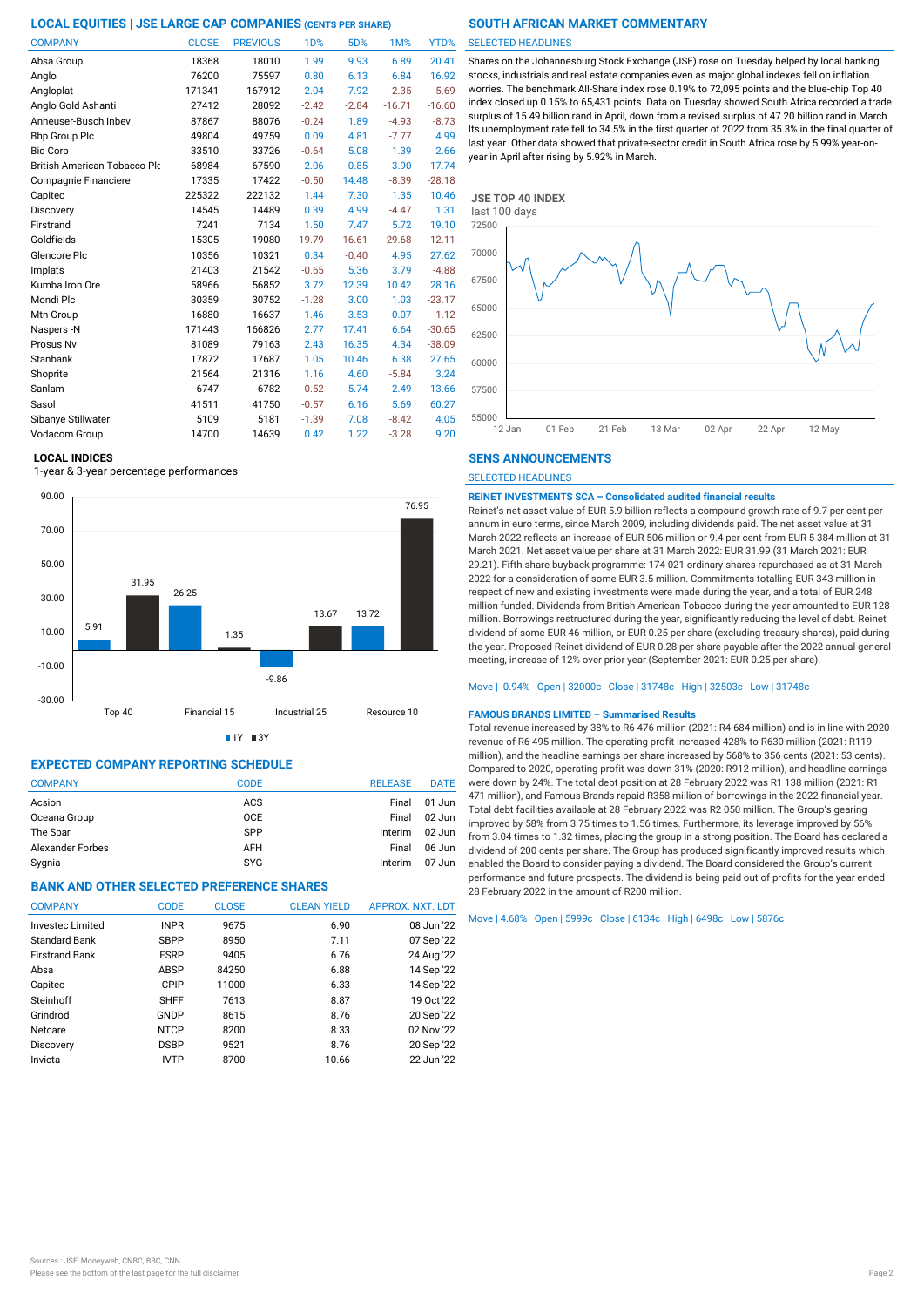# **LOCAL EQUITIES | JSE MID CAP COMPANIES (CENTS PER SHARE) LOCAL EQUITIES | JSE SMALL CAP COMPANIES (CENTS PER SHARE)**

| <b>COMPANY</b>            | <b>CODE</b> | <b>CLOSE</b> | <b>PREVIOUS</b> | 1 <sub>D</sub> % | 1M%      | YTD%     | <b>COMPANY</b>               | <b>CODE</b>      | <b>CLOSE</b> | <b>PREVIOUS</b> | 1D%     | 1M%      | YTD%     |
|---------------------------|-------------|--------------|-----------------|------------------|----------|----------|------------------------------|------------------|--------------|-----------------|---------|----------|----------|
| Aspen                     | <b>APN</b>  | 16164        | 15930           | 1.47             | $-4.99$  | $-27.98$ | Advtech                      | ADH              | 1913         | 1866            | 2.52    | 7.47     | 8.82     |
| African Rainbow           | ARI         | 26059        | 26006           | 0.20             | $-0.50$  | 12.70    | Altron                       | AEL              | 916          | 903             | 1.44    | 5.65     | 0.11     |
| Avı                       | AVI         | 6600         | 6521            | 1.21             | $-4.03$  | $-10.69$ | Aeci                         | AFE              | 10345        | 10449           | $-1.00$ | 1.59     | $-7.63$  |
| Barworld                  | <b>BAW</b>  | 9870         | 9700            | 1.75             | $-13.92$ | $-34.36$ | <b>Alexander Forbes</b>      | AFH              | 425          | 434             | $-2.07$ | $-9.96$  | $-5.35$  |
| <b>Bidvest Group</b>      | <b>BVT</b>  | 21815        | 21226           | 2.77             | 0.05     | 15.15    | Afrimat                      | AFT              | 6517         | 6450            | 1.04    | $-0.11$  | 13.48    |
| Capco                     | CCO         | 3190         | 3169            | 0.66             | $-2.65$  | $-11.95$ | Arrowhead Prop               | AHB              | 320          | 319             | 0.31    | $-6.43$  | $-24.71$ |
| Clicks Group              | CLS         | 30447        | 30341           | 0.35             | $-2.04$  | $-3.51$  | African Rainbow Cap.         | AIL              | 660          | 660             | 0.00    | 4.27     | $-2.94$  |
| Coronation                | <b>CML</b>  | 3738         | 3741            | $-0.08$          | $-10.62$ | $-28.85$ | Adcock Ingram                | AIP              | 5543         | 5349            | 3.63    | 3.24     | 9.87     |
| Dis-Chem                  | <b>DCP</b>  | 3534         | 3593            | $-1.64$          | $-8.09$  | $-0.23$  | Astral                       | ARL              | 19221        | 18879           | 1.81    | 25.78    | 11.33    |
| Distell Group             | DGH         | 17286        | 17400           | $-0.66$          | $-0.14$  | 2.41     | Attacq                       | ATT              | 680          | 670             | 1.49    | $-0.29$  | $-14.89$ |
| Drdgold                   | <b>DRD</b>  | 1087         | 1060            | 2.55             | $-16.38$ | $-17.65$ | <b>Brait</b>                 | <b>BAT</b>       | 405          | 405             | 0.00    | $-4.71$  | $-10.40$ |
| Exxaro Resources          | EXX         | 22127        | 22058           | 0.31             | $-2.31$  | 44.74    | <b>Blue Label Telecoms</b>   | <b>BLU</b>       | 563          | 576             | $-2.26$ | 0.00     | 10.61    |
| Fortress Reit A           | FFA         | 1240         | 1220            | 1.64             | $-0.40$  | $-0.80$  | <b>Bytes Technology</b>      | <b>BYI</b>       | 9227         | 9149            | 0.85    | $-0.09$  | $-24.40$ |
| <b>Fortress Reit B</b>    | FFB         | 373          | 400             | $-6.75$          | 13.72    | 14.77    | City Lodge Hotels            | <b>CLH</b>       | 449          | 440             | 2.05    | $-0.66$  | $-17.01$ |
| Growthpoint               | GRT         | 1440         | 1436            | 0.28             | 1.98     | $-6.31$  | Curro                        | COH              | 1029         | 1020            | 0.88    | $-2.00$  | $-17.35$ |
| Harmony Gold              | <b>HAR</b>  | 5415         | 5720            | $-5.33$          | $-17.71$ | $-18.69$ | Cashbuild                    | <b>CSB</b>       | 27946        | 26781           | 4.35    | $-1.79$  | 7.08     |
| Investec                  | INL         | 9651         | 9526            | 1.31             | 0.29     | 10.23    | Datatec                      | <b>DTC</b>       | 3702         | 3750            | $-1.28$ | $-5.75$  | $-3.84$  |
| Investec                  | <b>INP</b>  | 9562         | 9434            | 1.36             | 1.72     | 10.30    | Emira                        | <b>EMI</b>       | 1038         | 1015            | 2.27    | $-4.60$  | 9.26     |
| Italtile                  | <b>ITE</b>  | 1578         | 1575            | 0.19             | $-8.20$  | $-6.07$  | Epp N.V                      | EPP              | 1236         | 1236            | 0.00    | 0.00     | 5.19     |
| Libhold                   | LBH         | 10422        | 10422           | 0.00             | 0.00     | 10.24    | <b>Equites Property Fund</b> | EQU              | 1931         | 1937            | $-0.31$ | $-9.56$  | $-16.01$ |
| Life Healthcare           | <b>LHC</b>  | 1841         | 1870            | $-1.55$          | $-14.45$ | $-23.39$ | <b>Famous Brands</b>         | <b>FBR</b>       | 6134         | 5860            | 4.68    | $-3.86$  | $-21.52$ |
| Multichoice Group         | <b>MCG</b>  | 13379        | 13308           | 0.53             | 3.47     | 9.64     | Grindrod                     | GND              | 836          | 830             | 0.72    | 22.04    | 68.89    |
| Mediclinic Int.           | <b>MEI</b>  | 7526         | 7470            | 0.75             | 1.43     | 10.58    | Hci                          | HCI              | 16850        | 17367           | $-2.98$ | 15.28    | 127.70   |
| <b>Montauk Renewables</b> | <b>MKR</b>  | 20059        | 20441           | $-1.87$          | 13.55    | 16.62    | Hudaco                       | <b>HDC</b>       | 15550        | 14987           | 3.76    | 4.97     | 17.94    |
| Mr Price Group            | <b>MRP</b>  | 20749        | 20319           | 2.12             | $-3.53$  | 4.01     | Hammerson Plc                | <b>HMN</b>       | 543          | 556             | $-2.34$ | $-10.98$ | $-24.48$ |
| Momentum                  | <b>MTM</b>  | 1582         | 1586            | $-0.25$          | $-6.00$  | $-16.52$ | Hyprop                       | <b>HYP</b>       | 3699         | 3649            | 1.37    | 2.18     | $-0.70$  |
| Ninety One Plc            | N91         | 4440         | 4515            | $-1.66$          | $-15.91$ | $-22.76$ | Investec Australia Prop.     | <b>IAP</b>       | 2110         | 2103            | 0.33    | $-2.81$  | 9.78     |
| Nedbank                   | <b>NED</b>  | 23740        | 23220           | 2.24             | 7.09     | 35.64    | Investec Prop Fund           | IPF              | 1232         | 1230            | 0.16    | 0.98     | $-0.65$  |
| Northam Platinum          | <b>NHM</b>  | 18800        | 18779           | 0.11             | $-0.51$  | $-10.26$ | Imperial                     | <b>IPL</b>       | 6595         | 6595            | 0.00    | 0.00     | 3.06     |
| Nepi Rockcastle Plc       | <b>NRP</b>  | 9821         | 9761            | 0.61             | 2.18     | $-7.35$  | Jse                          | <b>JSE</b>       | 11241        | 11266           | $-0.22$ | 1.27     | 0.37     |
| Netcare                   | <b>NTC</b>  | 1532         | 1523            | 0.59             | 0.46     | $-3.53$  | Kap Industrial               | <b>KAP</b>       | 469          | 475             | $-1.26$ | $-8.04$  | 7.32     |
| Ninety One                | NY1         | 4310         | 4460            | $-3.36$          | $-14.91$ | $-23.73$ | Karooooo                     | <b>KRO</b>       | 40500        | 40500           | 0.00    | $-18.67$ | $-24.30$ |
| Old Mutual                | <b>OMU</b>  | 1276         | 1268            | 0.63             | 0.55     | $-2.60$  | Psg Konsult                  | KST              | 1235         | 1235            | 0.00    | $-8.65$  | $-8.11$  |
| Pik N Pay                 | PIK         | 5501         | 5424            | 1.42             | $-4.45$  | 4.84     | Liberty Two Degrees          | L <sub>2</sub> D | 425          | 411             | 3.41    | $-1.16$  | $-10.53$ |
| Pepkor                    | PPH         | 2185         | 2137            | 2.25             | 2.01     | $-0.18$  | Long4Life                    | L <sub>4</sub> L | 621          | 621             | 0.00    | 2.31     | 6.34     |
| Psg                       | <b>PSG</b>  | 9276         | 9295            | $-0.20$          | $-2.79$  | 3.94     | Libstar                      | LBR              | 538          | 545             | $-1.28$ | $-4.27$  | $-19.10$ |
| Quilter Plc               | QLT         | 2360         | 2391            | $-1.30$          | $-10.54$ | $-25.51$ | Lighthouse Capital           | <b>LTE</b>       | 760          | 770             | $-1.30$ | $-13.24$ | $-15.56$ |
| Rbplapts                  | <b>RBP</b>  | 15971        | 16005           | $-0.21$          | 1.08     | 2.17     | Massmart                     | <b>MSM</b>       | 3700         | 3727            | $-0.72$ | $-11.48$ | $-39.02$ |
| Redefine                  | <b>RDF</b>  | 438          | 434             | 0.92             | 0.00     | $-0.45$  | Mas Real Estate Inc          | <b>MSP</b>       | 2085         | 2075            | 0.48    | $-1.93$  | $-0.86$  |
| Remgro                    | <b>REM</b>  | 15054        | 14896           | 1.06             | 5.71     | 14.78    | Metair                       | <b>MTA</b>       | 2759         | 2784            | $-0.90$ | $-2.30$  | 0.33     |
| Resilient Reit            | <b>RES</b>  | 5450         | 5475            | $-0.46$          | $-5.97$  | $-8.79$  | Motus                        | <b>MTH</b>       | 11453        | 11278           | 1.55    | 0.69     | 4.03     |
| Rand Merchant Inv         | RMI         | 2872         | 2872            | 0.00             | 6.33     | $-36.42$ | M&R Hold                     | <b>MUR</b>       | 1100         | 1126            | $-2.31$ | $-0.90$  | $-22.92$ |
| Reinet Investments Sca    | <b>RNI</b>  | 31748        | 32048           | $-0.94$          | $-1.10$  | 11.00    | Oceana                       | OCE              | 5643         | 5527            | 2.10    | 1.22     | 1.60     |
| Sappi                     | <b>SAP</b>  | 5688         | 5560            | 2.30             | $-2.45$  | 24.57    | Omnia                        | <b>OMN</b>       | 8359         | 8695            | $-3.86$ | 0.22     | 30.59    |
| Santam                    | <b>SNT</b>  | 29232        | 29216           | 0.05             | 0.07     | 8.67     | Pan African Resource         | <b>PAN</b>       | 391          | 394             | $-0.76$ | $-9.28$  | 1.82     |
| Spar                      | SPP         | 15331        | 14978           | 2.36             | $-7.35$  | $-8.26$  | Raubex                       | RBX              | 3950         | 3938            | 0.30    | $-6.64$  | $-0.75$  |
| Sirius Real Estate        | <b>SRE</b>  | 2284         | 2279            | 0.22             | $-4.83$  | $-24.70$ | Rhodes Food Pty              | RFG              | 1219         | 1125            | 8.36    | 1.58     | $-0.73$  |
| Tigebrands                | TBS         | 14305        | 14217           | 0.62             | $-7.71$  | $-20.97$ | Reunert                      | <b>RLO</b>       | 4094         | 4151            | $-1.37$ | $-7.04$  | $-22.75$ |
| The Foschini Group        | <b>TFG</b>  | 14167        | 14104           | 0.45             | 1.98     | 14.34    | Sa Corp Real Estate          | SAC              | 216          | 214             | 0.93    | $-4.00$  | $-8.09$  |
| Thungela Resources        | <b>TGA</b>  | 25092        | 24463           | 2.57             | $-7.75$  | 196.81   | Steinhoff International N.V. | <b>SNH</b>       | 269          | 270             | $-0.37$ | 2.67     | $-46.41$ |
| Telkom                    | <b>TKG</b>  | 4648         | 4582            | 1.44             | $-1.65$  | $-14.05$ | Super                        | <b>SPG</b>       | 2980         | 2927            | 1.81    | 10.86    | $-12.38$ |
| Truworths                 | <b>TRU</b>  | 5448         | 5307            | 2.66             | $-3.13$  | 4.27     | Stor-Age Property Reit       | SSS              | 1477         | 1449            | 1.93    | $-1.66$  | 1.51     |
| Textainer                 | <b>TXT</b>  | 52220        | 52309           | $-0.17$          | $-4.62$  | $-9.18$  | Stenprop                     | <b>STP</b>       | 3663         | 3523            | 3.97    | $-8.88$  | $-14.81$ |
| Woolies                   | WHL         | 5567         | 5392            | 3.25             | $-6.31$  | 7.35     | Sun Int                      | SUI              | 3131         | 3032            | 3.27    | 9.17     | 10.05    |
|                           |             |              |                 |                  |          |          | <b>Transaction Capital</b>   | <b>TCP</b>       | 4340         | 4350            | $-0.23$ | $-14.08$ | $-3.62$  |
|                           |             |              |                 |                  |          |          | Tsogo Sun Hotels             | TG <sub>O</sub>  | 368          | 368             | 0.00    | 12.20    | 4.55     |

# **SOUTH AFRICAN 10-YEAR BOND**



# **10-YEAR BOND YIELD | SELECTED ITEMS (BASIS POINT CHANGE)**

| <b>REGION</b>        | <b>YIELD</b> | 1D% | 1M%   | YTD% |
|----------------------|--------------|-----|-------|------|
| <b>United States</b> | 2.86         | 12  | -7    | 127  |
| United Kingdom       | 2.1          | 11  | 20    | 131  |
| Germany              | 1.12         | --- | 18    | 131  |
| Japan                | 0.23         | --- | 2     | 16   |
| South African 10Y    | 9.83         | 17  | $-13$ | 93   |

Zeder Investments ZED 190 195 -2.56 -38.31 -41.36

Wbhovco WBO 8163 7903 3.29 9.47 -27.94 Vukile VKE 1375 1371 0.29 2.23

Tsogo Sun Gaming TSG 1293 1284 0.70 15.34 10.99

# **GLOBAL INTEREST RATES | SELECTED ITEMS**

| <b>CURRENT RATE</b> |
|---------------------|
| 0,50%-1,00%         |
| 1.00%               |
| 0,00%               |
| 4.75%               |
| 8.25%               |
|                     |

11.16<br>-27.94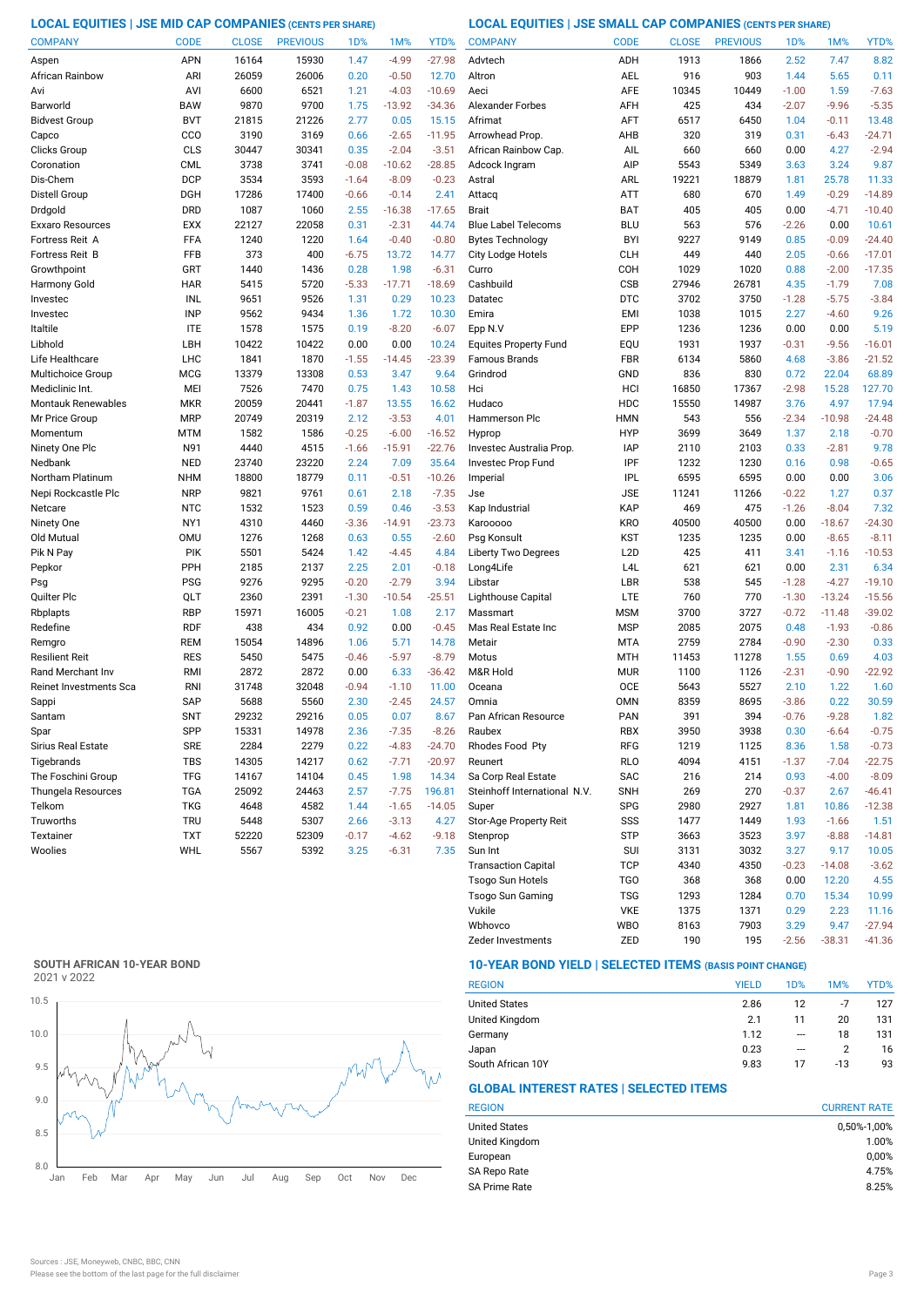### **EUROPEAN INDICES**

normalised percentage performances



**AMERICAN INDICES**

normalised percentage performances



#### **ASIAN INDICES**

normalised percentage performances



# Sources : JSE, Moneyweb, CNBC, BBC, CNN

### **GLOBAL MARKETS EUROPEAN MARKET COMMENTARY**

#### SELECTED HEADLINES

European stocks closed lower on Tuesday after hot inflation readings reignited concerns about the pace of monetary tightening from central banks. The pan-European Stoxx 600 had dropped 0.8% by the close, with retail stocks shedding 1.7% to lead losses while oil and gas stocks added 0.3% on the back of spiking oil prices. For the month of May, the index closed down 0.85%. Euro zone inflation hit an annual 8.1% in May, exceeding expectations and marking a seventh consecutive record high. The record annual consumer price increase was driven by soaring energy costs, which hit 39.2% (up from 37.5% in April) and a 7.5% increase in food, alcohol and tobacco prices (up from 6.3%).



#### **AMERICAN MARKET COMMENTARY**

#### SELECTED HEADLINES

U.S. stocks fell in see-saw trading Tuesday as investors closed out a rocky month that saw the S&P 500 flirt with bear-market territory amid inflation and recession fears. After a holiday hiatus Monday, U.S. stocks wrapped up a roller-coaster May. The Dow and the S&P 500 finished the month little changed, supported by a major rally the week prior. The Nasdaq lost about 2.1% on the month. Energy stocks comprised the worst-performing S&P 500 sector Tuesday, after being the biggest gainer earlier in the session. Chevron slid 2%, and Schlumberger fell 4.3%. Meanwhile, a rally in some mega-cap technology stocks provided a bit of support to the broader indexes.



#### **ASIAN MARKET COMMENTARY**

#### SELECTED HEADLINES

Shares in Asia-Pacific largely rose this morning, with investors watching for market reaction to the release of a private survey on Chinese factory activity for May. China's Caixin/Markit manufacturing Purchasing Managers' Index for May came in at 48.1 earlier today, an improvement over April's reading of 46 but still remaining below the 50-level mark that separates expansion from contraction. China's official manufacturing PMI for May, released Tuesday, came in at 49.6 — an improvement over April's reading of 47.4. The May reading was above the 48.6 level expected from a Reuters poll.



Please see the bottom of the last page for the full disclaime